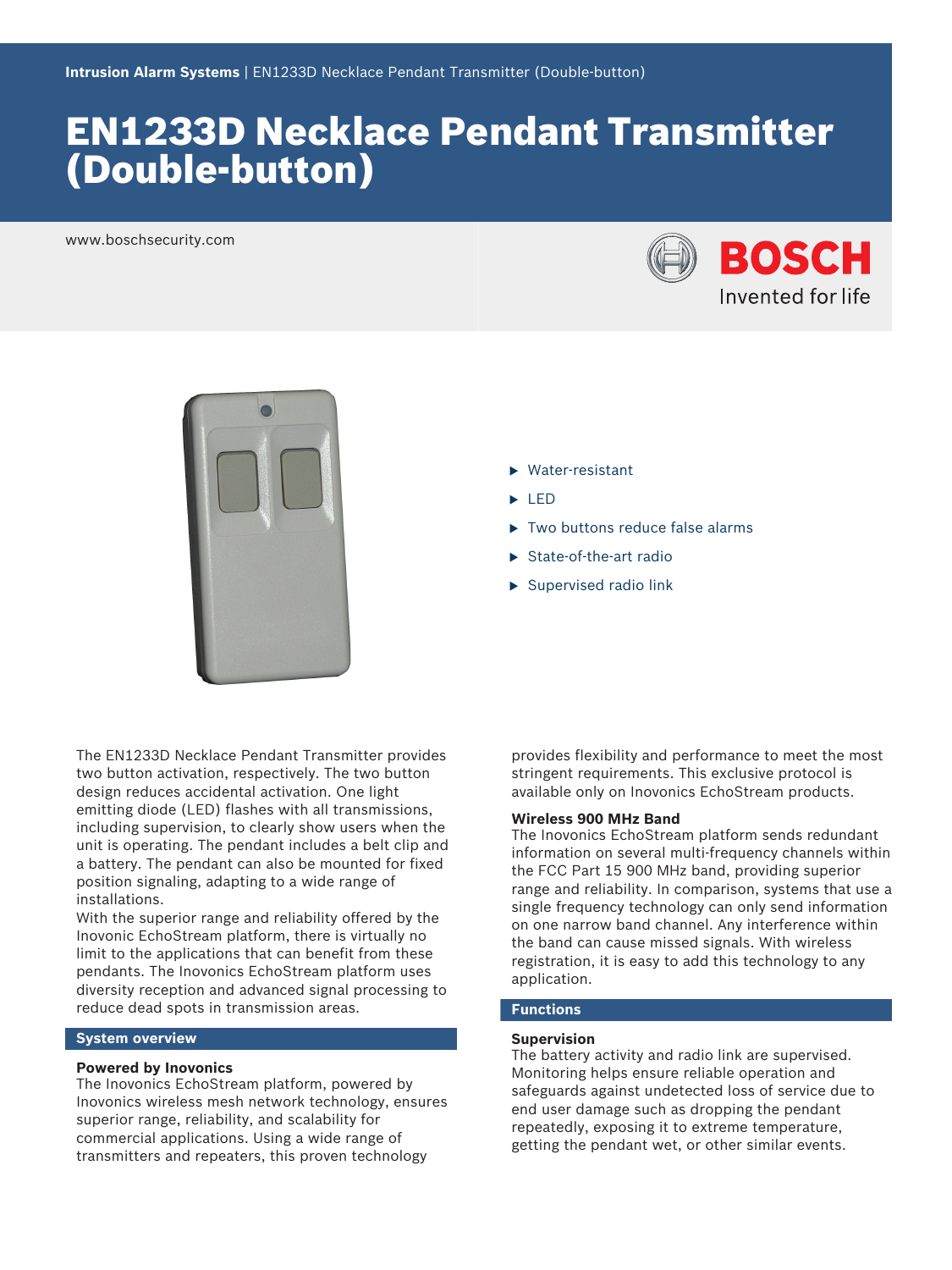### **Certifications and approvals**

Inovonics Wireless Corporation holds the following approvals:

FCC Conforms to FCC Part 15 regulations

# **Installation/configuration notes**

#### **Compatibility Information**

The EN1233D Necklace Pendant Transmitter is compatible with the following products:

### **Receivers**

| EN4014SK       | <b>Survey Receiver</b> |
|----------------|------------------------|
| EN4200         | Serial Receiver        |
| <b>EN4204R</b> | <b>LED Receiver</b>    |
|                |                        |

# **Repeater**

EN5040‑T High‑power Repeater

# **Parts included**

| Quantity     | Component               |
|--------------|-------------------------|
| $\mathbf{1}$ | Transmitter             |
| 1            | Neck cord               |
|              | 3.0 V coin cell battery |

# **Technical specifications**

# **Electrical**

| Power:                  | 3.0 V, 0.5 Ah                                                                                               |
|-------------------------|-------------------------------------------------------------------------------------------------------------|
| Battery Replacement:    | Panasonic or Sanyo CR2, or approved<br>equivalent. Not all brands are equivalent.<br>Use a specified brand. |
| Battery Life (Average): | 3 to 5 years. Typical battery life shown is<br>for supervised operation.                                    |

### **Environmental**

| Relative Humidity:       | Up to 90%, non-condensing     |
|--------------------------|-------------------------------|
| Temperature (operating): | 0°C to +60°C (+32°F to 140°F) |

#### **Mechanical**

| Dimensions: | 5.6 cm x 4.8 cm x 1.8 cm<br>$(2.2$ in. x 1.9 in. x 0.72 in.) |
|-------------|--------------------------------------------------------------|
| Weight:     | 40 g (1.4 oz)                                                |

# **Transmission Characteristics**

| Frequency: | 902 MHz to 928 MHz |
|------------|--------------------|
|            |                    |

#### **Trademarks**

Trademark names are used throughout this document. In most cases, these designations are claimed as trademarks or registered trademarks in one or more

countries by their respective owners. Rather than placing a trademark symbol in every occurrence of a trademark name, Bosch Security Systems, Inc. uses the names only in an editorial fashion and to the benefit of the trademark owner with no intention of infringing the trademark.

Inovonics is a trademark of Inovonics Wireless Corporation.

Panasonic is a registered trademark of Matsushita Electric Indus-trial Co., Ltd.

Renata refers to Renata Batteries, a company of the Swatch Group.

SANYO is a registered trademark of SANYO North America Corporation.

# **Ordering information**

#### **EN1233D Necklace Pendant Transmitter (Double‑button)**

Double-button necklace pendant transmitter Order number **EN1233D**